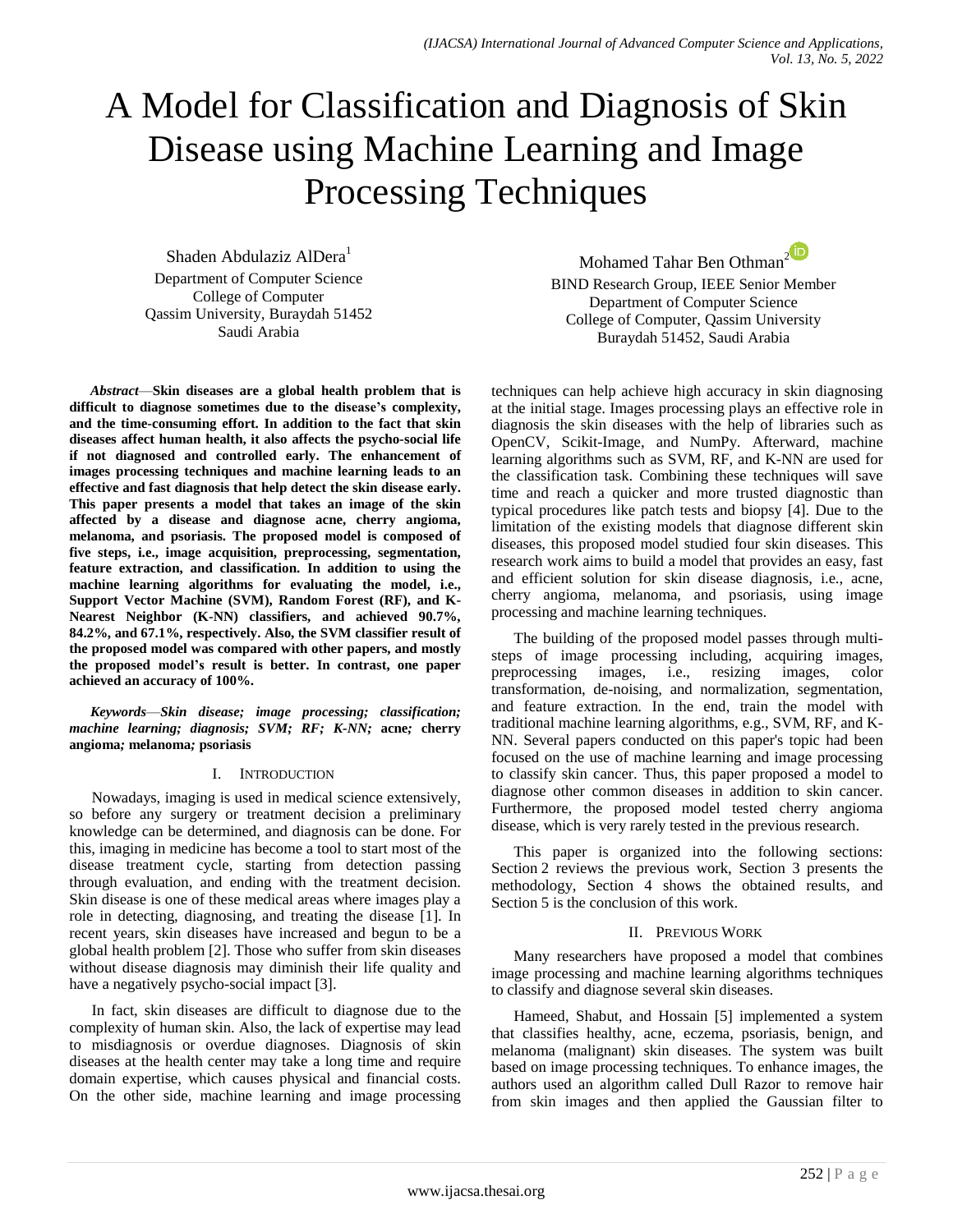smooth it. After that, in the segmentation task, they firstly discarded any non-skin area, then applied Otsu's thresholding on the area of skin in order to segment the disease lesion. Moreover, they used color spaces like red, green, and blue (RGB), hue, saturation, and value (HSV), luma, blue, and red (YCbCr) which means separate brightness i.e. luma from color, and grayscale to extract color features. Also, they used neighborhood gray-tone difference matrix (NGTDM) and Gray Level Co-occurrence Matrix (GLCM) techniques to extract the texture features. In the end, they classified the diseases using SVM and obtained an accuracy of 83%.

Additionally, Sinthura S. et al. [6] propose a method to detect skin diseases. Their method indicates using the adaptive filter to remove the noises, then converting it to grayscale color. Besides, they used Otsu's thresholding technique to segment the disease lesion. Furthermore, they used GLCM to extract the texture features. Finally, to validate their proposal, they used the SVM classifier and achieved an accuracy of 89%. In image classification-based color, the researchers in [7] train a model for detecting and classifying various skin diseases using the K-NN classifier. They use color models to extract features, including the HSV and the lightness, red/green, and blue/yellow  $(L^*a^*b)$  color models. Their results showed that the HSV color model is more efficient with 91.80% accuracy than the L\*a\*b color model with 81.60% accuracy. Moreover, Ahmed, Ema, and Islam [8] propose a new automated system using the Transductive SVM (TSVM) to classify 24 types of skin disease. The proposed system uses a hybrid genetic algorithm to segment the image. Also, they used ant colony optimization (ACO-GA) and GLCM to extract its features. Their work achieved 95% accuracy.

A method was carried out to apply pre-trained Convolutional Neural Networks (CNN) to extract features for skin diseases. The paper by ALenezi [9] proposes a system using the pre-trained CNN AlexNet to extract skin disease features and SVM to classify the diseases. The system was built with a dataset of 80 images of these skin types; melanoma, psoriasis, eczema, and healthy skin. Her system was tested on 20 images and achieved an accuracy of 100%. The same method used by researchers [10] present an intelligent expert system for classifying 9144 skin lesions, i.e., acne, eczema, benign or malignant (melanoma), and healthy skin images. For extracting the lesion's features, they used a pre-trained CNN model AlexNet. Their system result achieved an accuracy of 86.21% by using the SVM classifier, where divided dataset in the ratio 70:30 for train and test set.

Another study by Hajgude et al. [11] proposes a solution to detect 408 images of eczema, impetigo, melanoma skin diseases, and a class named other images. They build the model using these techniques: median filter to remove the noises, the Otsu method to segment lesions, 2D Wavelet transform to extract features like entropy and standard deviation, and GLCM to extract texture features like contrast and correlation. They used SVM and CNN classifiers to classify the diseases and obtained an accuracy of 90.7% and 99.1%, respectively. Authors in [12] describe the CNN classifier and the major libraries for image processing. Then, they use CNN to classify and diagnose skin disease with an accuracy of 70%, even though using a large dataset may

increase accuracy by more than 90%. Authors in [13] propose a web system to diagnose skin diseases in Ghana (Africa). Their study includes a CNN to classify 254 images of diseases, i.e., atopic dermatitis, acne vulgaris, and scabies. In the end, they reached an accuracy for each disease of 88%, 85%, and 84.7%, respectively. The proposed system just takes 0.0001 seconds to diagnose, which may expedite more patients' diagnoses than a diagnosis in the clinic.

Most of the previous studies prove the efficacy of using SVM and CNN. Furthermore, the studies evinced the image processing plays a key role in helping to classify various skin diseases. Moreover, increasing the number of images may positively affect the classification due to the increased training model.

### III. METHODOLOGY

This paper demonstrates the classification of several types of skin disease to diagnose the lesions such as acne, cherry angioma, melanoma, and psoriasis. Accordingly, the processes involved in identifying these skin diseases are preprocessing, segmentation, feature extraction, and classification. The following points show the datasets used and explain the proposed and techniques of this work.

## *A. Dataset*

Due to the privacy of medical records, collecting images is a challenging task. Therefore, the images gathered from available resources: the dermnet NZ [14] and atlas dermatologico [15]. In this work, the dataset consists of 377 images of four different disease classes: acne, cherry angioma, melanoma, and psoriasis. Fig. 1 shows a sample of each class. Table I lists the number of images of each class.

*1) Diseases definition:* In the following, a brief definition of each disease studied in this work, as mentioned in the dermnet NZ website [14].

*a) Acne:* It is a common chronic disorder, often confined to the face, but it may happen in the chest, back, and neck. Acne may occur in children and adults of all ages. However, acne is caused due to a combination of several factors such as familial tendency, acne bacteria, and hormones. Acne could be characterized as blackheads and whiteheads.

*b) Cherry angioma:* The reason of cherry angioma is unknown. It is very prevalent in males and females of any age, while it markedly increases in people from about the age of 40. However, cherry angioma may be in red or purple, or blue color. Also, it could be scattered overall body surface parts.

*c) Melanoma:* It is the gravest form of skin cancer. It happened due to the uncontrolled growth of melanocytes (pigment cells). Melanoma may occur at any age but is very rare in children. However, the features of melanoma could be having several colors like blue, brown, red, etc.

*d) Psoriasis:* It is a chronic inflammation of a skin condition. It affects males and females at any age. It is characterized by symmetrically distributed, red color, scaly plaques with well-defined edges.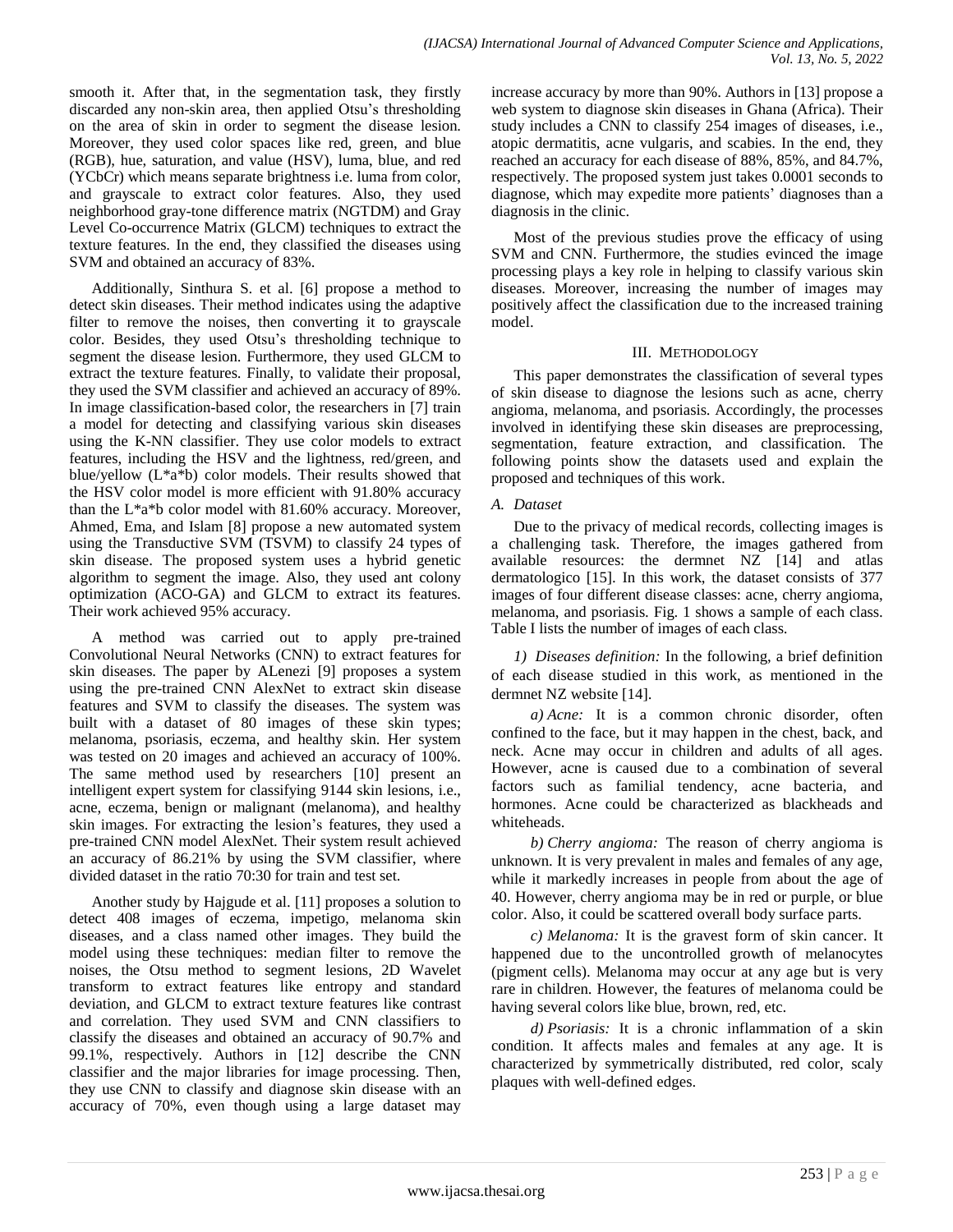

Fig. 1. Dataset Samples

TABLE I. DATASET DISTRIBUTION

| <b>Disease</b> | <b>Dataset</b>                          | <b>Total</b> |
|----------------|-----------------------------------------|--------------|
| Acne           | Dermnet NZ dataset, Atlas dermatologico | 80           |
| Cherry angioma | Dermnet NZ dataset                      | 37           |
| Melanoma       | Dermnet NZ dataset, Atlas dermatologico | 80           |
| Psoriasis      | Dermnet NZ dataset, Atlas dermatologico | 180          |
| Total          |                                         |              |

### *B. Proposed Methodology*

This section presents the processes of this proposed model and the techniques used. The architecture of this model is shown in Fig. 2. The procedure of the proposed model is described in the following points:

- Import the train set images and process it through: preprocessing the images, then segmenting the lesion from the remaining normal skin, and after that extracting its features.
- Import the test set images and process them in the same way as step 1.
- The features that extract from the train set images are stored in a knowledge base.
- Compare the features that extract from the test set image with the feature stored in the knowledge base.
- Classify images using machine learning algorithms i.e., SVM, RF, K-NN.
- Diagnosis of the disease.
- When the user uploads an image, it is will pass through the same processing of the test set image.

*1) Image processing:* Image processing is a technique that manipulates and analyzes an image received from a camera or sensors. Therefore, the image processing's main objective is to enhance the image's quality and extract its information in order to be more interpretable by a human or machine perception. Nowadays, many image processing techniques are incorporated as they turn out to be strong computational methodologies and strong potential to be effective in healthcare and all fields [16]. In the following, describe the image processing techniques used in this work.

*a) Preprocessing:* The first step in processing the skin disease images is preprocessing in order to enhance images. In this work, firstly, all the images were resized to 250X250.

After that, due to the noises in skin images, a de-noising technique called a median filter was applied. The median filter is the most filter the researcher used according to the advantage of preserving the edges of the image [17]. Further, the color images converted to a grayscale color model for segmentation and feature extraction tasks. Finally, the images pixels' values normalized between 1 and 0. In Fig. 3, column A shows the original images with a size of 250X250. Next, column B shows the images after applying the median filter. Also, column C shows images converted to grayscale.

*b) Segmentation:* The segmentation task is a process of partitioning the lesion region from the skin. This segment gains based on similarity or difference of pixels properties like color, sharpness, brightness, or intensity of an image [18][19]. Based on this work, it's a challenging task due to the several diseases the proposed test. Also, the key problem is the entire lesion's color may be similar, and the lesion's boundaries may be fuzzy, besides the complexity of the skin itself. To address this problem, the Otsu's thresholding is used to create a mask (binary image), then applied it to the grayscale image. Some of the results are shown in Fig. 3. Column D shows the binary masks, and column E shows the final segmentation results.

 Otsu's: Otsu's is the most popular threshold segmentation technique, and it is applied to a grayscale image. Unlike the manual threshold, it automatically compares the minimize weighted within gray classes variance to find the optimal threshold value. Since the threshold value was determined, the lesion can be segmented from the normal skin region [20][21].



Fig. 2. Model Architecture.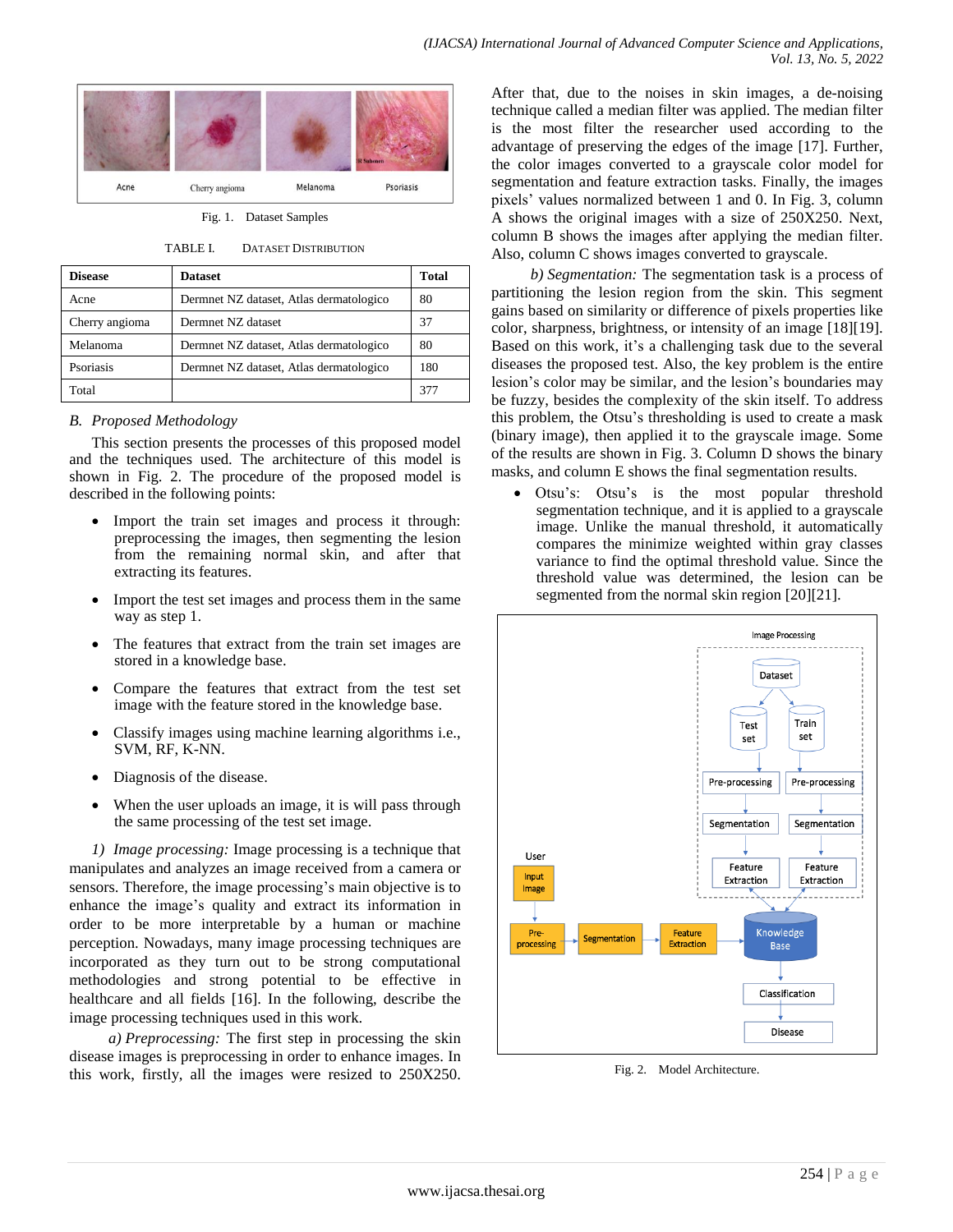

Fig. 3. Samples Results of Images Processing Techniques.

*c) Feature Extraction:* Feature extraction is a technique that plays a significant role in image processing. It is used the image or the segmented lesion to extract the characteristics' features that represent the information of that image for classification tasks. However, texture feature is a type of feature that can be used in recognition of an image by describing the visual image's surface. Textures are complex patterns composed of many characteristics, including size, color, brightness, slope, etc. [22]. In this work, feature extraction is performed using Gabor and Entropy techniques to extract texture features and the Sobel technique for edge features. All the feature extraction techniques' parameters used in this proposed model are listed in Table II.

- Gabor: Gabor filter is a linear filter used to extract texture features. It is the most commonly used in image processing and image texture analysis [23]. Essentially, Gabor is a band-pass that extracts patterns in a signal at specific frequencies [24].
- Entropy: It measures the expectation of the quantity of information in the grayscale image. It calculates the center pixel of all the neighboring pixels in the kernel's window [25].
- Sobel: Sobel is a filter used to detect the image's edge features. It has the power on processing with more minor time consumption, less in loss of edge, and strongly resists the noise [26]. In this work, the Sobel is applied that utilized two kernels to obtain the horizontal $(Gx)$  and vertical $(Gy)$  approximation of the derivation of the grayscale skin diseases images. These kernels were convolved to overlay the image's pixels.

*2) Classification:* The classification task classifies data into distinct known classes using machine learning algorithms to predict the disease. Once features are extracted, it is given as input to the classifier model. When the model is accurate, it is used to classify new images that are a member of the trained disease classes. The proposed model used the traditional well-Known classifiers to conduct the experiments, i.e., SVM, RF, and K-NN.

| TABLE II. | THE PARAMETERS OF FEATURE EXTRACTION TECHNIQUES |
|-----------|-------------------------------------------------|
|           |                                                 |

| <b>Feature Extraction</b><br><b>Technique</b> | Formula                                                                                                                                                                                                                                                                                     | <b>Parameters</b>                                                                                                                                                                                                                                                                                                                  | <b>Value</b>                                                         |
|-----------------------------------------------|---------------------------------------------------------------------------------------------------------------------------------------------------------------------------------------------------------------------------------------------------------------------------------------------|------------------------------------------------------------------------------------------------------------------------------------------------------------------------------------------------------------------------------------------------------------------------------------------------------------------------------------|----------------------------------------------------------------------|
| Gabor                                         | $\Big\vert \begin{array}{c} G(x,y,\lambda,\theta,\varphi,\sigma,\gamma)=\\ \exp\left(-\frac{(x^2+\gamma^2y^2)}{2\sigma^2}\right)\cos(2\pi\frac{x}{\lambda}+\varphi), \text{ where} \end{array} \label{eq:G}$<br>$x = x \cos \theta + y \sin \theta$<br>$y = -x \sin \theta + y \cos \theta$ | $\lambda$ : wavelength of the cosine multiplier.<br>$\theta$ : Frequency of alternations in degrees.<br>$\phi$ : Phase offset of the sinusoidal function.<br>$\sigma$ : Sigma / standard deviation of the Gaussian envelope.<br>$\gamma$ : Spatial aspect ratio and specifies the ellipticity of the support<br>of Gabor function. | $Pi/4 = 3.14/4$<br>$4 * Pi = 4 * 3.14$<br>$\theta$<br>1 and 3<br>0.5 |
| Entropy                                       | $H(X) = -\sum_{i=1}^{n} P(x_i) \log_b P(x_i)$ , where Log <sub>b</sub> =                                                                                                                                                                                                                    | Kernel                                                                                                                                                                                                                                                                                                                             | 3X3                                                                  |
| Sobel                                         | $G_{x,y} = \sqrt{Gx^2 + Gy^2}$                                                                                                                                                                                                                                                              | Two Kernels: Gx and Gy                                                                                                                                                                                                                                                                                                             | 3X3 and 3X3                                                          |

## IV. EXPERIMENTAL RESULTS

This section shows the evaluated experiments to measure the performance of this model. The proposed model's experiments were implemented using the python language in Spyder environment from anaconda, along with several libraries, i.e., Scikit-learn to perform machine learning algorithms, OpenCV, Glob, and Os to perform image processing, Skimage to perform filters, and Matplot for the visualization.

## *A. Evaluation Measure*

The model performance was analysis with several measures. These measures are formulated as in (1), (2), (3), and (4):

| $Accuracy = (TP + TN) / (TP + FP + TN + FN)$ |  |
|----------------------------------------------|--|
|                                              |  |

| $Precision = TP / (TP + FP)$ |  |
|------------------------------|--|
|                              |  |

$$
Recall = TP / (TP + FN)
$$
 (3)

$$
F1\text{-score} = 2 * (precision * recall / precision + recall)
$$
 (4)

Where TP is true positive, TN is a true negative, FP is false positive, and FN is a false negative.

## *B. Splitting Dataset and Classifiers Parameters Results*

To detect the behavior of machine learning algorithms, it needs to test the model on data that is not used in the training process. Toward this, the dataset splits into two sets: training set and testing set. Table III lists three experiments of splitting and lists the accuracy results of each classifier.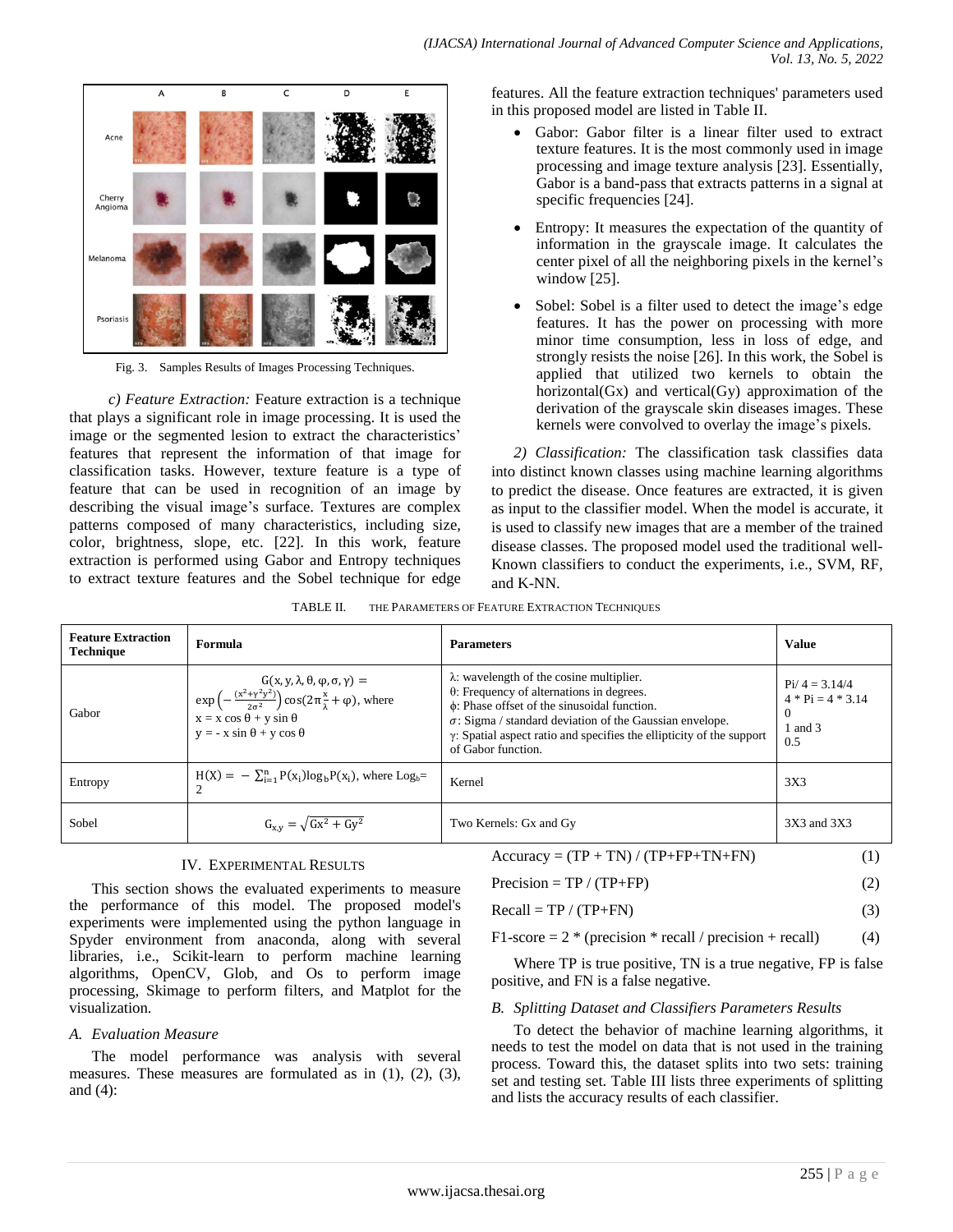| <b>Splitting</b>               | #images                       | <b>Classifiers</b>       | <b>Parameters</b>                                      | <b>Training</b>       | <b>Testing</b>        |
|--------------------------------|-------------------------------|--------------------------|--------------------------------------------------------|-----------------------|-----------------------|
|                                |                               | <b>SVM</b>               | $Kernal = rbf$<br>n estimators=50<br>$n$ _neighbors=5  | 92.3%                 | 78%                   |
| <b>Train: 70%</b><br>Test: 30% | <b>Train: 263</b>             | RF                       |                                                        | 100%                  | 73.6%                 |
|                                | Test: 114                     | K-NN                     |                                                        | 73.7%                 | 67.5%                 |
| Train: 75%<br>Test: 25%        | Train: 282<br><b>Test: 95</b> | <b>SVM</b><br>RF<br>K-NN | $Kernal = 'rbf'$<br>n estimators=50<br>$n$ neighbors=5 | 91.4%<br>100%<br>72.6 | 77.8%<br>74.7%<br>68% |
| <b>Train: 80%</b><br>Test: 20% |                               | <b>SVM</b>               | $Kernal = rbf$<br>n estimators=50<br>$n$ _neighbors=5  | 91%                   | 90.7%                 |
|                                | <b>Train: 301</b>             | RF                       |                                                        | 100%                  | 84.2%                 |
|                                | <b>Test: 76</b>               | K-NN                     |                                                        | 73%                   | 67.1%                 |

TABLE III. THE SPLITTING DATASET WITH TRAIN AND TEST RESULTS

TABLE IV. CLASSIFIERS PARAMETERS AND THEIR RESULTS

| Classifiers | Parameters                            | Values                                         | Accuracy                                                            |
|-------------|---------------------------------------|------------------------------------------------|---------------------------------------------------------------------|
| <b>SVM</b>  | Kernel<br>Regularization(C)<br>Degree | 'linear', 'rbf', 'poly', 'sigmoid'<br>1.0<br>3 | 'Linear': 81.5%<br>'rbf': 90.7%<br>'poly': 71%'<br>'sigmoid': $63%$ |
| RF          | n estimators                          | 30,40,50,60                                    | 30:73.6%<br>40:80%<br>50: 84.2%<br>60:82.8%                         |
| K-NN        | n_neighbors                           | 3,4,5                                          | 3:64%<br>4:63%<br>$5:67.1\%$                                        |

Each ML classifier has several possible values of each corresponding parameter that value may affect on accuracy result. However, the value that obtains the highest accuracy result will be used in the proposed model. The possible parameters and their values are illustrated with the accuracy results in Table IV. All these experiments were tested on the dataset that split into 80% for training and 20% for testing.

## *C. Classifiers Performance Matrix*

This section shows the confusion matrix of each classifier. It is represented in a table style to describe the model's classifier performance. However, it presents the prediction results on the test set data. The matrix size is based on the number of classes; in this case, the matrix size is 4X4. The rows indicate the true class, while the columns indicate the prediction for each class. While The diagonal of the matrix points to the number of images that are correctly classified. Fig. 4 displays the confusion matrices of the classifiers of SVM, RF, and K-NN as shown in A, B, and C, respectively. For example, in SVM, a total of 16 acne images, it classified 14 images correctly and 2 images were misclassified as psoriasis.

From these confusion matrices, could measure the accuracy, precision, recall, and F1-score of each disease with each classifier as shown in Table V. Among the three classifiers, SVM is superior performance on the accuracy rate of cherry angioma, melanoma, and psoriasis. While acne obtained the highest accuracy rate using the RF classifier. In contrast, K-NN has the worst results accuracy in all these diseases.

# *D. Classification Experiment*

The proposed model was validated using SVM, RF, and K-NN classifiers with the evaluation measures, i.e., accuracy, precision, recall, and f1-score. Table VI lists all measurement results of each classifier. It is observed that the SVM has superiority in classifying skin diseases over others in accuracy, precision, recall, and f1-score of 90.7%, 91%, 90.8%, and 90.8%, respectively. At the same time, the K-NN has obtained the worst results.

## *E. Comparison Results*

To our knowledge, there are no study experiments on the same diseases of this work. Also, due to different and unavailable datasets, the proposed model was compared with the research that tested some of the diseases studied in this work. Table VII details the comparison research [5], [6], [9], and [10] toward their studied diseases and the image processing techniques they used.

Basically, many techniques are available for image processing and classification tasks, and it used in several skin diseases classification research. Among that, the comparison research in Table VII are probably the most papers close to the techniques used and to the diseases tested in this work.

In the comparison papers, they present in two ways of image processing: manual and automatic. In manual image processing, researchers [5], [6] follow the same processing steps with different preprocessing filters techniques; Dull Razor with Gaussian in [5], and Median in [6]. Further, they used the same segmentation technique, i.e., Otsu's. Another essential point, studies have shown that extraction techniques play a key role in extracting the appropriate features for the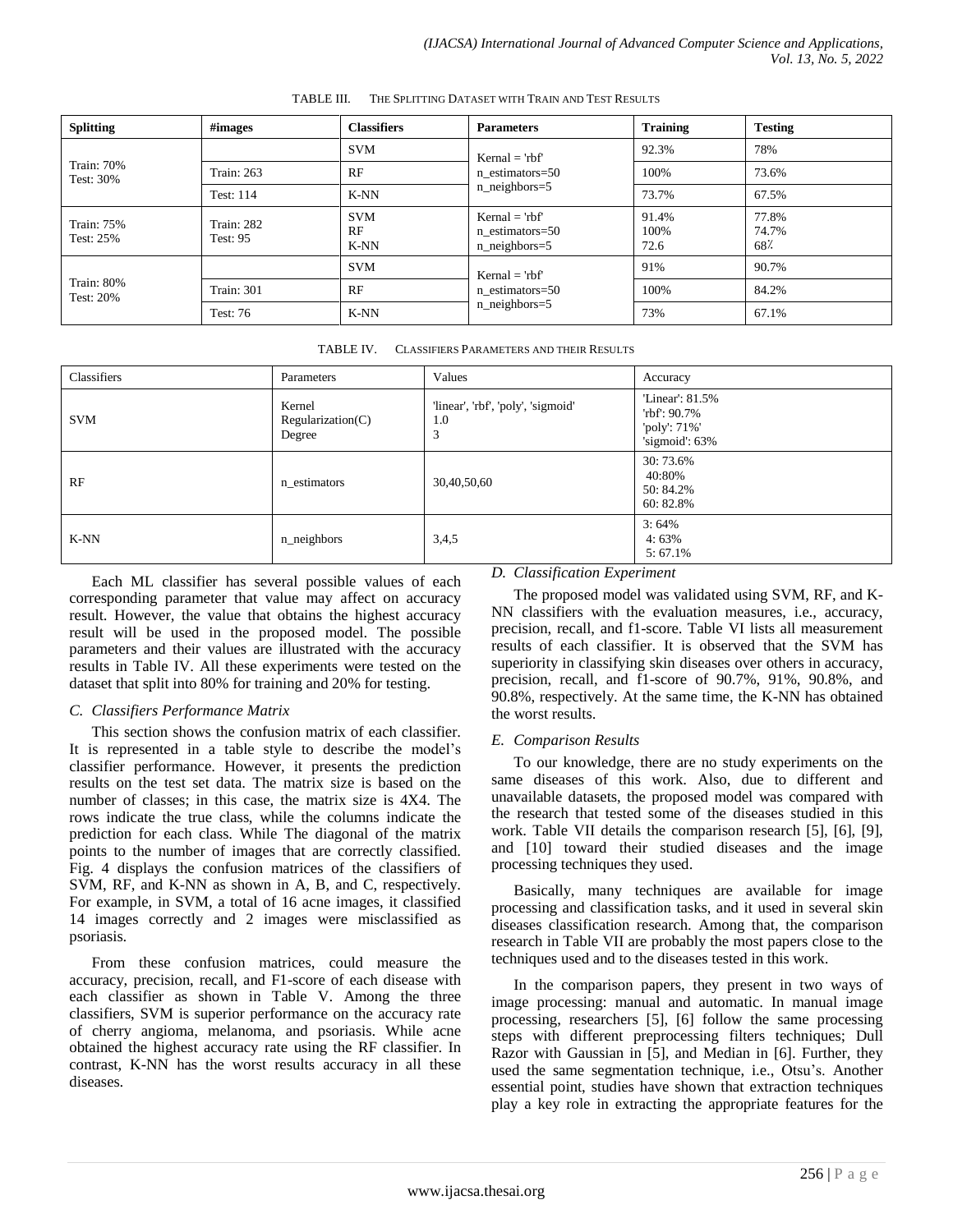classification task. For that, [5] extract the texture features using GLCM and NGTDM, and extract color features using color spaces. Similarly, researchers [6] extract texture features using GLCM. On the other hand, both researchers [9] and [10] utilized the automatic image processing by CNN with a pretrain AlexNet.

Therefore, Table VIII lists the SVM classifier accuracy of this proposed model with the comparison research model's accuracy that used the same classifier, i.e., SVM, and different image processing methods. All these papers showed a promising high accuracy rate in diagnosing diseases above

83%. However, it was observed the proposed model is higher than [5], [6], and [10] with 90.7% accuracy.

Thus, probably the proposed model's performance is better since this proposed model used multi techniques to extract a combination of features, i.e., Gabor and Entropy for texture features and Sobel for edge features. In contrast, the paper [9] is superior to the proposed model with 100% accuracy. Despite the fact, that they trained the model on 80 images, while the proposed model was trained on 301 images. Also, the proposed model tested cherry angioma disease, whereas the other studies did not test it.



Fig. 4. The Confusion Matrices OF SVM, RF, AND K-NN Classifiers.

|            |                | Accuracy | <b>Precision</b> | Recall | <b>F1-score</b> |
|------------|----------------|----------|------------------|--------|-----------------|
| <b>SVM</b> | Acne           | 82%      | 82%              | 88%    | 85%             |
|            | Cherry Angioma | 100%     | 100%             | 88%    | 93%             |
|            | Melanoma       | 94%      | 94%              | 94%    | 94%             |
|            | Psoriasis      | 92%      | 92%              | 92%    | 92%             |
| RF         | Acne           | 92%      | 92%              | 69%    | 79%             |
|            | Cherry Angioma | 83%      | 83%              | 62%    | 71%             |
|            | Melanoma       | 79%      | 79%              | 94%    | 86%             |
|            | Psoriasis      | 85%      | 85%              | 92%    | 88%             |
| K-NN       | Acne           | 58%      | 58%              | 75%    | 60%             |
|            | Cherry Angioma | 38%      | 38%              | 75%    | 52%             |
|            | Melanoma       | 82%      | 82%              | 56%    | 67%             |
|            | Psoriasis      | 83%      | 83%              | 61%    | 71%             |

| TABLE V. | <b>DISEASE CLASSIFICATION RATE</b> |
|----------|------------------------------------|
|          |                                    |

#### TABLE VI. CLASSIFIERS RESULTS

| <b>Classifier</b> | Accuracy | <b>Precision</b> | Recall | <b>F1-Score</b> |
|-------------------|----------|------------------|--------|-----------------|
| <b>SVM</b>        | 90.7%    | 91%              | 90.8%  | 90.8%           |
| RF                | 84.2%    | 84.8%            | 84.2%  | 83.8%           |
| K-NN              | 67.1%    | 72.8%            | 67.1%  | 68.4%           |

#### TABLE VII. THE COMPARISON RESEARCH

| Ref.                     | <b>Disease</b>                                               | <b>Segmentation technique</b> | <b>Feature techniques</b>     |
|--------------------------|--------------------------------------------------------------|-------------------------------|-------------------------------|
| Hameed N et al. [5]      | Acne, Psoriasis, Melanoma, Benign, Eczema, and Healthy Skin. | Otsu's                        | GLCM, NGTDM, and color spaces |
| Sinthura S. et al. $[6]$ | Acne, Psoriasis, Melanoma, and Rosacea.                      | Otsu's                        | <b>GLCM</b>                   |
| ALEnezi N. [9]           | Psoriasis, Melanoma, Eczema, and Healthy Skin.               |                               | CNN: AlexNet.                 |
| Hameed N et al. [10]     | Acne, Melanoma, Benign, Eczema, and Healthy Skin.            |                               | CNN: AlexNet.                 |
| <b>Proposed Model</b>    | Acne, Cherry angioma, Melanoma, and Psoriasis.               | Otsu's                        | Entropy, Gabor, and Sobel.    |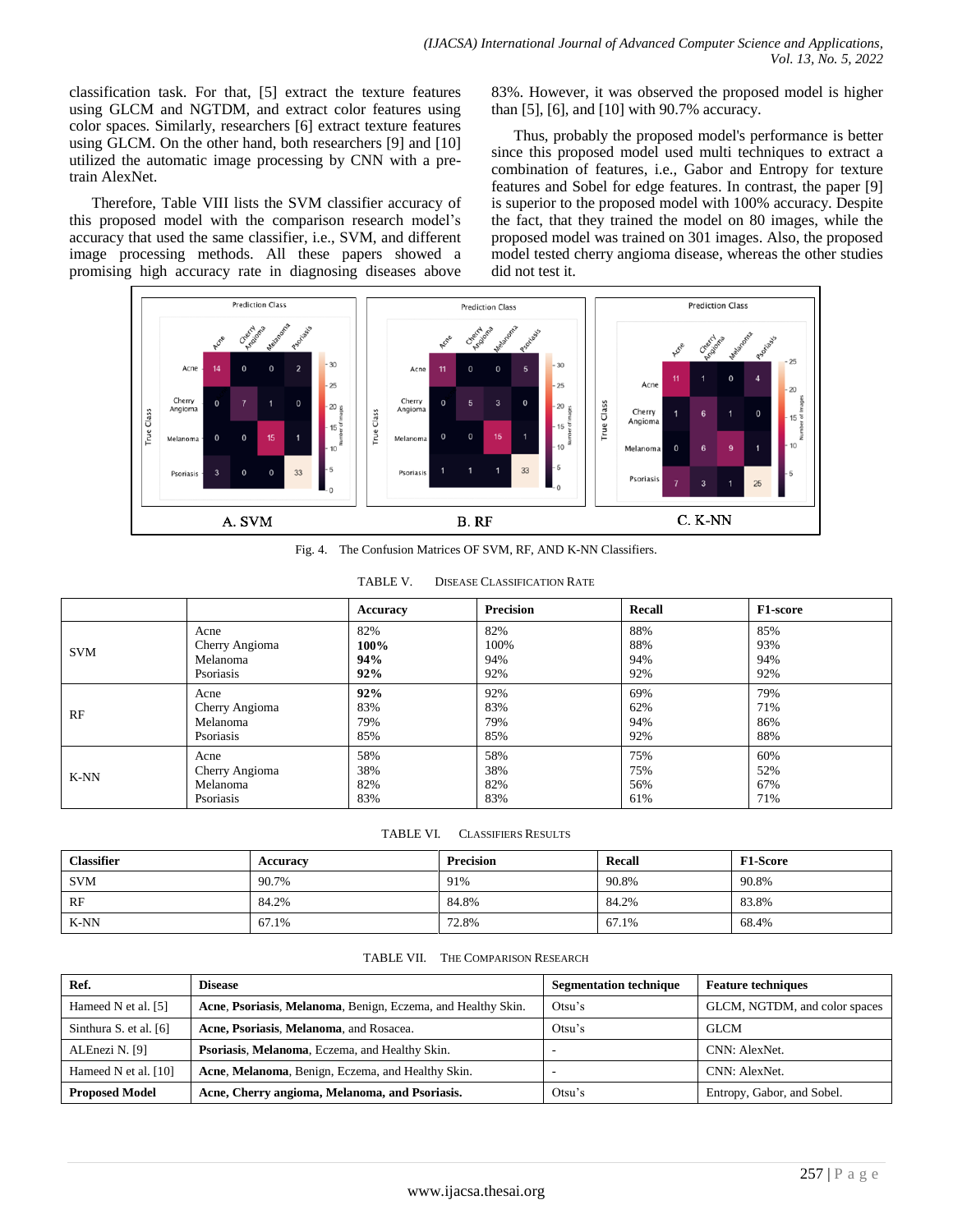TABLE VIII. COMPARISON OF ACCURACY

| Ref.                   | <b>Accuracy</b> |
|------------------------|-----------------|
| Hameed N et al. [5]    | 83%             |
| Sinthura S. et al. [6] | 89%             |
| ALEnezi N. [9]         | 100%.           |
| Hameed N et al. [10]   | 86.21%          |
| <b>Proposed Model</b>  | 90.7%           |

The main problem encountered in developing the proposed model was the few of availability of the image of the diseases tested. In addition, the few papers that study various types of skin diseases. May training more images increase the accuracy and make the model more accurate to diagnose new images, as well as selecting appropriate techniques to extract useful features.

#### V. CONCLUSION

This paper proposed a model that provides the classification of different types of skin diseases: acne, cherry angioma, melanoma, and psoriasis. According to the previous works in this area, there is a scarcity in the studies on these diseases as most research focuses on skin cancer. This model was conducted through image processing techniques and machine learning algorithms on a total of 377 images. The dataset is divided into 301 images for the train set and 76 images for the test set. Firstly, the processing techniques are applied to images in several steps: preprocessing including resizing images, removing the noise using the median filter and converting the image to grayscale, then separating the infected area using Otsu's, and extracting its features using Gabor, Entropy, and Sobel. Secondly, the model was evaluated using SVM, KNN, and RF classifiers in terms of accuracy, precision, recall, and f1-score. However, the proposed model results show that the SVM accomplished higher accuracy with 90.7% than RF and K-NN. At the same time, RF and K-NN achieved 84.2% and 67.1% accuracy, respectively. The result of the proposed model using the SVM classifier achieved better accuracy than the comparison research' accuracy. In contrast, one paper outperformed the proposed model's accuracy. Since it was not possible to collect a skin disease dataset locally, finding a public source with multi images of diseases was the biggest challenge during this work. This model can accomplish higher accuracy by using more dataset images. Moreover, programmers can utilize the model to develop a smartphone application to diagnose these skin diseases easily and early.

#### **REFERENCES**

- [1] L. Bajaj, H. Kumar, and Y. Hasija, "Automated System for Prediction of Skin Disease using Image Processing and Machine Learning," Int. J. Comput. Appl., vol. 180, no. 19, pp. 9–12, 2018, doi: 10.5120/ijca2018916428.
- [2] T. Vos et al., "Global, regional, and national incidence, prevalence, and years lived with disability for 328 diseases and injuries for 195 countries, 1990-2016: A systematic analysis for the Global Burden of Disease Study 2016," Lancet, vol. 390, no. 10100, pp. 1211-1259, 2017, doi: 10.1016/S0140-6736(17)32154-2.
- [3] E. Wojtyna, P. Łakuta, K. Marcinkiewicz, B. Bergler-Czop, and L. Brzezińska-Wcisło, "Gender, body image and social support: Biopsychosocial determinants of depression among patients with

psoriasis," Acta Derm. Venereol., vol. 97, no. 1, pp. 91–97, 2017, doi: 10.2340/00015555-2483.

- [4] V. Pugazhenthi et al., "Skin Disease Detection And Classification," Int. J. Adv. Eng. Res. Sci., vol. 6, no. 5, pp. 396–400, 2019.
- [5] N. Hameed, A. Shabut, and M. A. Hossain, "A Computer-Aided diagnosis system for classifying prominent skin lesions using machine learning," 2018 10th Comput. Sci. Electron. Eng. Conf. CEEC 2018 -Proc., pp. 186–191, 2019, doi: 10.1109/CEEC.2018.8674183.
- [6] S. S. Sinthura, K. R. Sharon, G. Bhavani, L. Mounika, and B. Joshika, "Advanced Skin Diseases Diagnosis Leveraging Image Processing," Proc. Int. Conf. Electron. Sustain. Commun. Syst. ICESC 2020, no. Icesc, pp. 440–444, 2020, doi: 10.1109/ICESC48915.2020.9155914.
- [7] A.V.Ubale and P. L. Paikrao, "Detection and Classification of Skin Diseases using Different Color Phase Models," Int. Res. J. Eng. Technol. e-ISSN, vol. 06, no. 07, pp. 3658–3663, 2019.
- [8] M. H. Ahmed, R. R. Ema, and T. Islam, "An Automated Dermatological Images Segmentation Based on a New Hybrid Intelligent ACO-GA Algorithm and Diseases Identification Using TSVM Classifier," 1st Int. Conf. Adv. Sci. Eng. Robot. Technol. 2019, ICASERT 2019, vol. 2019, no. Icasert, 2019, doi: 10.1109/ICASERT.2019.8934560.
- [9] N. S. Alkolifi Alenezi, "A Method of Skin Disease Detection Using Image Processing and Machine Learning," in Procedia Computer Science, 2019, vol. 163, pp. 85–92, doi: 10.1016/j.procs.2019.12.090.
- [10] N. Hameed, A. M. Shabut, and M. A. Hossain, "Multi-Class Skin Diseases Classification Using Deep Convolutional Neural Network and Support Vector Machine," Int. Conf. Software, Knowl. Information, Ind. Manag. Appl. Ski., vol. 2018-Decem, 2019, doi: 10.1109/SKIMA.2018.8631525.
- [11] M. J. Hajgude, A. Bhavsar, H. Achara, and N. Khubchandani, "Skin disease detection using Image Processing with data mining and deep learning," IRJET, vol. 6, no. 4, pp. 4363-4366, 2019.
- [12] J. Rathod, V. Wazhmode, A. Sodha, and P. Bhavathankar, "Diagnosis of skin diseases using Convolutional Neural Networks," Proc. 2nd Int. Conf. Electron. Commun. Aerosp. Technol. ICECA 2018, no. Iceca, pp. 1048– 1051, 2018, doi: 10.1109/ICECA.2018.8474593.
- [13] S. Akyeramfo-Sam, A. Addo Philip, D. Yeboah, N. C. Nartey, and I. Kofi Nti, "A Web-Based Skin Disease Diagnosis Using Convolutional Neural Networks," Int. J. Inf. Technol. Comput. Sci., vol. 11, no. 11, pp. 54–60, 2019, doi: 10.5815/ijitcs.2019.11.06.
- [14] "DermNet NZ." website: dermnetnz.org, license: https://creativeco mmons.org/licenses/by-nc-nd/3.0/nz/legalcode (accessed Jun. 01, 2021).
- [15] S. F. da Silva and D. B. Calheiros., "Dermatology Atlas." atlasdermatologico.com.br (accessed Jun. 01, 2021).
- [16] S. Perumal and T. Velmurugan, "Preprocessing by Contrast Enhancement Techniques for Medical Images," International Journal of Pure and Applied Mathematics, vol. 118, no. 18. pp. 3681–3688, 2018.
- [17] L. Kapoor and S. Thakur, "A Survey on Brain Tumor Detection Using Image Processing Techniques," 2017 7th Int. Conf. Cloud Comput. Data Sci. Eng. - Conflu., pp. 582–585, 2017, doi: 10.1109/CONFLUE NCE.2017.7943218.
- [18] M. M. Lone and S. Hussain, "A Survey on Image Segmentation Techniques," Int. Res. J. Eng. Technol., vol. 05, 2018, doi: 10.1007/978-3-030-32150-5\_112.
- [19] H. Seo et al., "Machine learning techniques for biomedical image segmentation: An overview of technical aspects and introduction to state– of-art applications," arXiv, pp. 1-35, 2019.
- [20] H. Sen and A. Agarwal, "A comparative analysis of entropy based segmentation with Otsu method for gray and color images," Proc. Int. Conf. Electron. Commun. Aerosp. Technol. ICECA 2017, vol. 2017- Janua, pp. 113–118, 2017, doi: 10.1109/ICECA.2017.8203655.
- [21] Y. Wang, "Improved OTSU and adaptive genetic algorithm for infrared image segmentation," Proc. 30th Chinese Control Decis. Conf. CCDC 2018, pp. 5644–5648, 2018, doi: 10.1109/CCDC.2018.8408116.
- [22] S. Kolkur and D. R. Kalbande, "Survey of texture based feature extraction for skin disease detection," Proc. 2016 Int. Conf. ICT Business, Ind. Gov. ICTBIG 2016, 2017, doi: 10.1109/ICTBIG.2016.7892649.